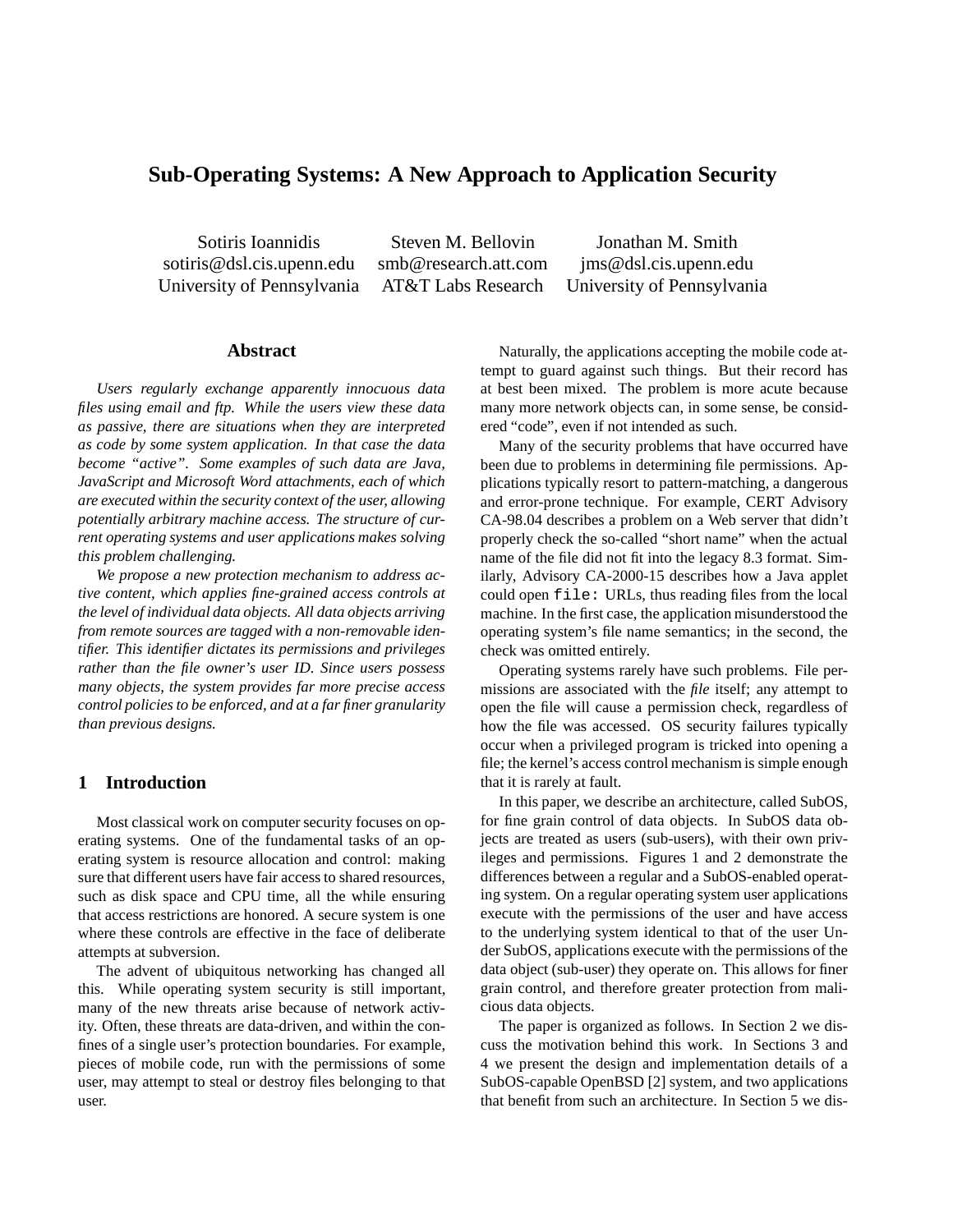

**Figure 1. User applications executing on an operating system maintain the user privileges, allowing them almost full access to the underlying operating system.**

cuss work that is related to SubOS, and finally we conclude in Section 6.

# **2 Motivation**

A number of trends in computing are fueling the need for a more flexible, yet stricter security model in operating systems.

### **2.1 Information Exchange**

With the growth of the Internet, exchange of information over wide-area networks has become essential for both applications and users. Modern applications often fetch help files and other data over the World Wide Web. In extreme cases, like some versions of the BSD UNIX operating system, even whole operating systems install and upgrade themselves over the network. However, the most common case is electronic mail. Users regularly receive mail from unknown sources with a number of possibly malicious attachments. The attached documents use vulnerabilities in the helper applications that are invoked to process them, which in turn could compromise system security. The need for connectivity and exchange of information even at this most basic level is therefore a major threat to security.

It is also the case that seemingly inactive objects like Web pages or email messages are very much active and potentially dangerous. One example is JavaScript programs which are executed within the security context of the page with which they were down–loaded, and they have restricted access to other resources within the browser.



**Figure 2. Under SubOS enabled operating systems user applications that "touch" possibly malicious objects no longer maintain the user access rights, and only get restricted access to the underlying system.**

Security flaws exist in certain Web browsers that permit JavaScript programs to monitor a user's browser activities beyond the security context of the page with which the program was downloaded (CERT Advisory CA:97.20). It is obvious that such behavior automatically compromises the user's privacy.

Another example is the use of Multi-purpose Internet Mail Extensions (MIME). The MIME format permits email to include enhanced text, graphics, and audio in a standardized and inter–operable manner. Metamail(1) is a package that implements MIME. Using a configurable  $mailcap(4)$  file, metamail(1) determines how to treat blocks of electronic mail text based on the content as described by email headers. A condition exists in meta $mail(1)$  in which there is insufficient variable checking in some support scripts. By carefully crafting appropriate message headers, a sender can cause the receiver of the message to execute an arbitrary command if the receiver processes the message using the mailcap $(4)$  package (CERT Advisory CA:97.14) [1].

# **2.2 Application Complexity**

But the problem is deeper than obvious forms of mobile code. Given the increasingly complex environment presented to many applications, we assert that these applications have many of the characteristics of operating systems, and should be implemented as such.

Even simple HTTP requests return a complex object, wherein the remote side tells the local browser what to do.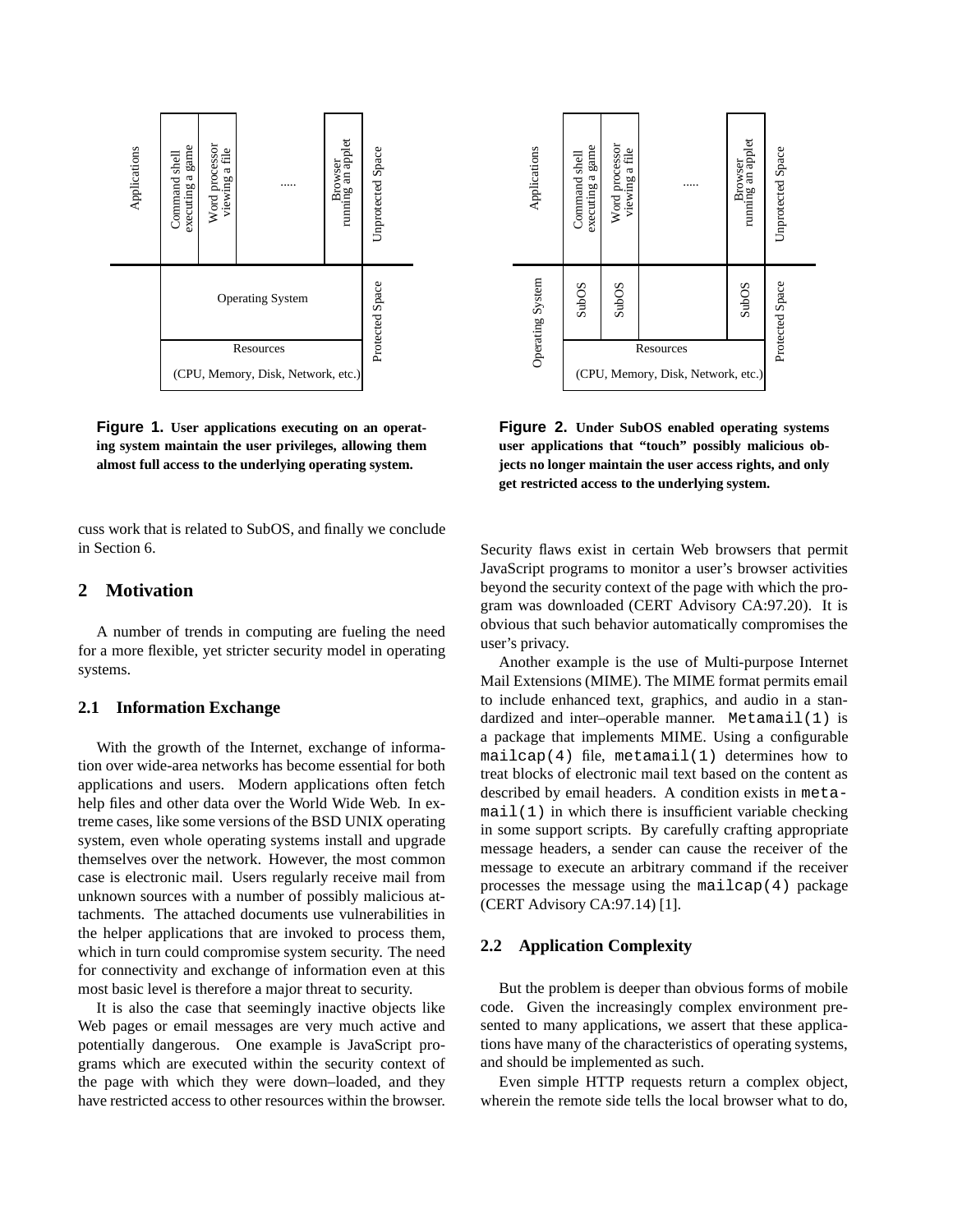up to and including a request to run certain applications. Print spoolers have to check file access permissions. Email can be delivered directly to programs. Web servers must run scripts, often via an interpreter, while denying direct access to the interpreter and perhaps ensuring that one script does not access or modify the private data of another script. All of these applications should worry about resource consumption. And these, of course, are the characteristics of operating systems. In fact, arbitrating access to various objects is more or less the definition of what an operating system does.

However, re–implementing an operating system with each new application would be extreme. Instead, our goal is to add sufficient functionality to an existing system so that applications can rely on the base operating system to carry out its own particular security policy. That security policy, in turn, can reflect its own particular needs and its degree of certainty as to the identity of users.

# **2.3 Inadequate Operating System Support**

The lack of flexibility in modern operating systems is one of the main reasons security is compromised. The UNIX operating system, in particular, violates the principle of least privilege. The principle of least privilege states that a process should have access to the smallest number of objects necessary to accomplish a given task. UNIX only supports two privilege levels: "root" and "any user".

To overcome this shortcoming, UNIX can grant temporary privileges, namely setuid(2) (set user id) and setgid(2) (set group id). These commands allow a program's user to gain the access rights of the program's owner. However, special care must be taken any time these primitives are used, and as experience has shown a lack of sufficient caution is often exploited [18].

Another technique used by UNIX is to change the apparent root of the file system using chroot(2). This causes the root of a file system hierarchy visible to a process to be replaced by a subdirectory. One such application is the ftpd(8) daemon; it has full rights in a safe subdirectory, but it cannot access anything beyond that. This approach, however, is very limiting, and in the particular example commands such as  $ls(1)$  become unreachable and have to be replicated.

These mechanisms are inadequate to handle the complex security needs of today's applications. This forces a lot of access control and validity decisions to user–level software that runs with the full privileges of the invoking user. Applications such as mailers, Web browsers, word processors, *etc.*, become responsible for accepting requests, granting permissions and managing resources. All this is what is traditionally done by operating systems. These applications, because of their complexity as well as the lack of flexibility in the underlying security mechanisms, possess a number of security holes. Examples of such problems are numerous, including macros in Microsoft Word, JavaScript, malicious Postscript and PDF documents, *etc.*

We wish to offer users flexible security mechanisms that restrict access to system resources to the absolute minimum necessary.

# **3 The SubOS Architecture**

SubOS is a process–specific protection mechanism. Under SubOS any application (e.g. ghostscript, Perl, *etc.*) that operates on possibly malicious objects (e.g. Postscript files, Perl scripts, *etc.*) inherits the identity of that object. Any further system accesses that application makes are restricted by *that* identity, instead of the *user identity*. We will call these applications SubOS processes, or sub-processes in the rest of this paper. The access rights for that object are determined by a sub-user id that is assigned to it when it is first accepted by the system. The sub-user id is a similar notion to the regular UNIX user id's. In UNIX the user id determines what resources the *user* is allowed to have access to, in SubOS the sub-user id determines what resources the *object* is allowed to have access to. The advantage of using sub-user id's is that we can identify individual objects with an immutable tag, which allows us to bind a set of access rights to them. This allows for finer grain per-object access control, as opposed to per-user access control.

The idea becomes clear if we look at the example shown in Figure 3. Let us assume that our untrusted object is a postscript file foo.ps. To that object we have associated a sub–user id, as we will discuss in Section 3.1.1. Foo.ps initially is an inactive object in the file system. While it remains inactive it poses no threat to the security of the system. However the moment  $gs(1)$  opens it, and starts executing its code, foo.ps becomes active, and automatically a possible danger to the system. To contain this threat, the applications that open untrusted objects, inherit the sub– user id of that objects, and are hereafter bound to the permissions and privileges dictated by that sub–user id.

There is a strong analogy here to the standard UNIX setuid(2) mechanism. When a suitably-marked file is executed, the process acquires the access rights of the owner. With SubOS, suitably-marked *processes* acquire the access rights of the owner of the *files* that they open. In this case, of course, the new rights are never greater than those the process had before.

The advantages of our approach become apparent if we consider the alternative methods of ensuring that a malicious object does not harm the system. Again using our postscript example we can execute foo.ps inside a safe interpreter that will limit its access to the underlying file system. There are however a number of examples on how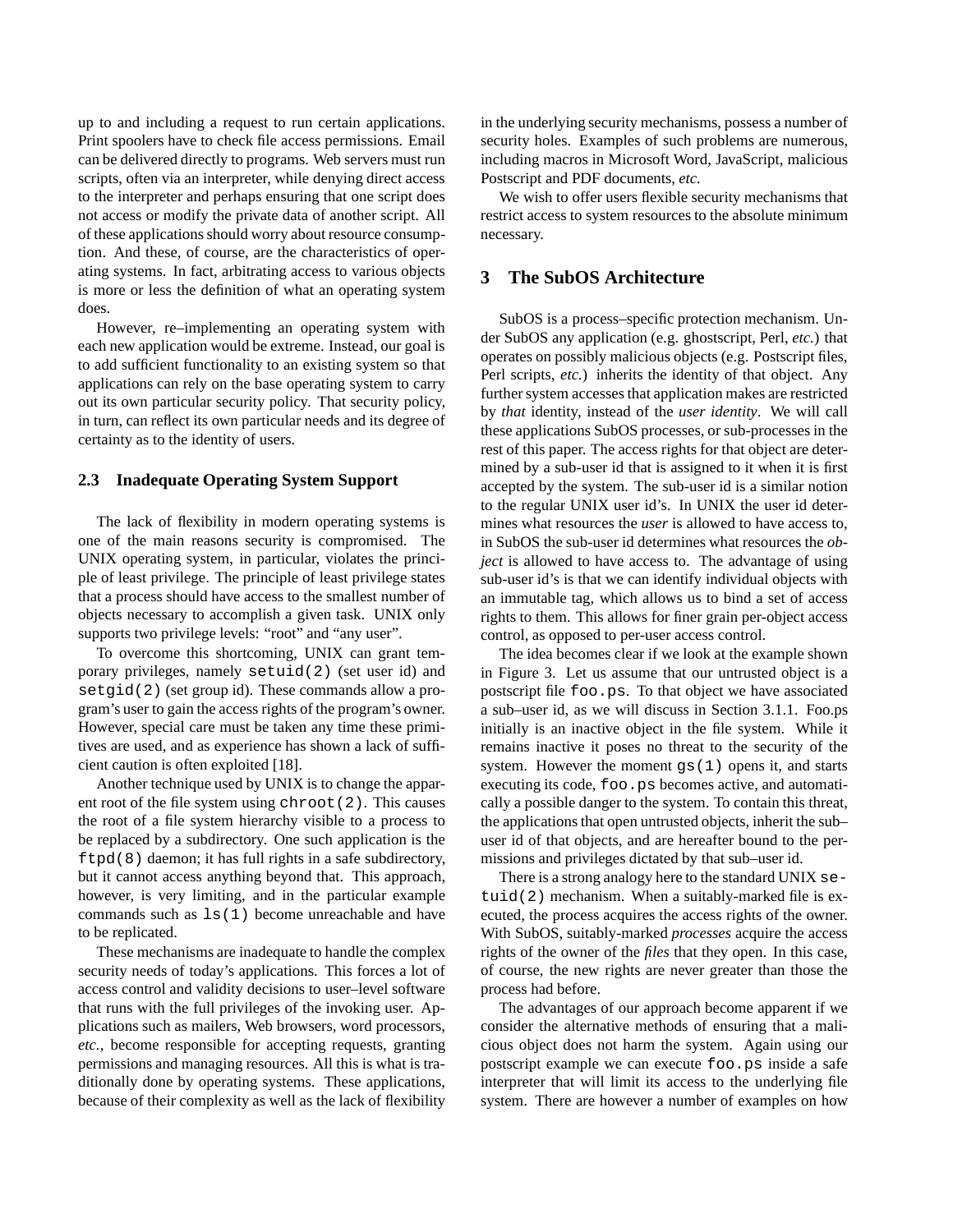

**Figure 3. In the left part of the Figure we see an object, in this case a postscript file** foo.ps**, with its associated sub–user id. The moment the ghostscript application opens file Foo.ps, it turns into a SubOS process and it inherits the sub–user id that was associated with the untrusted object. From now on, this process has the permissions and privileges associated with this sub–user id.**

relying on safe languages fails [1]. We could execute the postscript interpreter inside a sandbox using chroot(2), but this will prohibit it from accessing font files that it might need. Finally we could read the postscript code and make sure that it does not include any malicious commands, but this is impractical. Our method provides transparency to the user and increased security since every data object has its access rights bound to its identity, preventing it from harming the system.

### **3.1 Implementation**

For our development platform we decided to use the OpenBSD operating system [2]. OpenBSD provides an attractive platform for developing security applications because of the well-integrated security features and libraries (an IPsec stack, SSL, KeyNote, *etc.*). However, there is nothing inherent in the SubOS architecture that limits us to UNIX like operating systems, so similar implementations are possible for operating systems like Microsoft Windows. The main advantage of our kernel implementation is that the additional security mechanisms will be largely transparent to the applications. Specifically, although the applications may need to be aware of the SubOS structure, they will not need to worry about access control or program containment.

### **3.1.1 Data Object Identifiers**

As we mentioned earlier in Section 3 , every time the system accepts an incoming object it associates a sub-user id with



**Figure 4. In the top part of the Figure we see the regular process of a user Bar logging in to a UNIX system Foo and getting a user id. In the same way objects that enter the system through ftp, mail,** *etc.***, "log in" using a cryptographic token, and are assigned sub-user id's.**

it, depending on the credentials the object carries. The subuser id is permanently saved in the Inode of the file that holds that object, which is now its immutable identity in the system and specifies what permissions it will have. It has essentially the same functionality as a UNIX user id. One can view this as the equivalent of a user logging in to the system.

Figure 4 shows the equivalence of the two mechanisms. In the top part of the figure we see the regular process of a user Bar logging in to a UNIX system Foo and getting a user id. In the same way, objects that enter the system through ftp, mail, *etc.*, "log in" and are assigned sub-user id's based on their (often cryptographically-verified) source, as we will see in Sections 3.1.4 and 3.1.5.

Enhancing applications to utilize the functionality of the SubOS system require either making minor modification to the application code, or interposing a proxy that assigns sub-user id's to objects arriving via proxied services, *e.g.* ftp, http, and mail.

### **3.1.2 Sandboxing**

The most basic operation supported by SubOS is the inheritance of the sub-process id from an inactive file system object to a running process. To accomplish this we extended the open(2) system call. When it is used on objects that contain sub–user id's, it copies the sub–user id to the proc structure of that process (Figure 3). At that point the process becomes a SubOS process bound to that sub–user id.

It is crucial that a sub-process can never "escape" its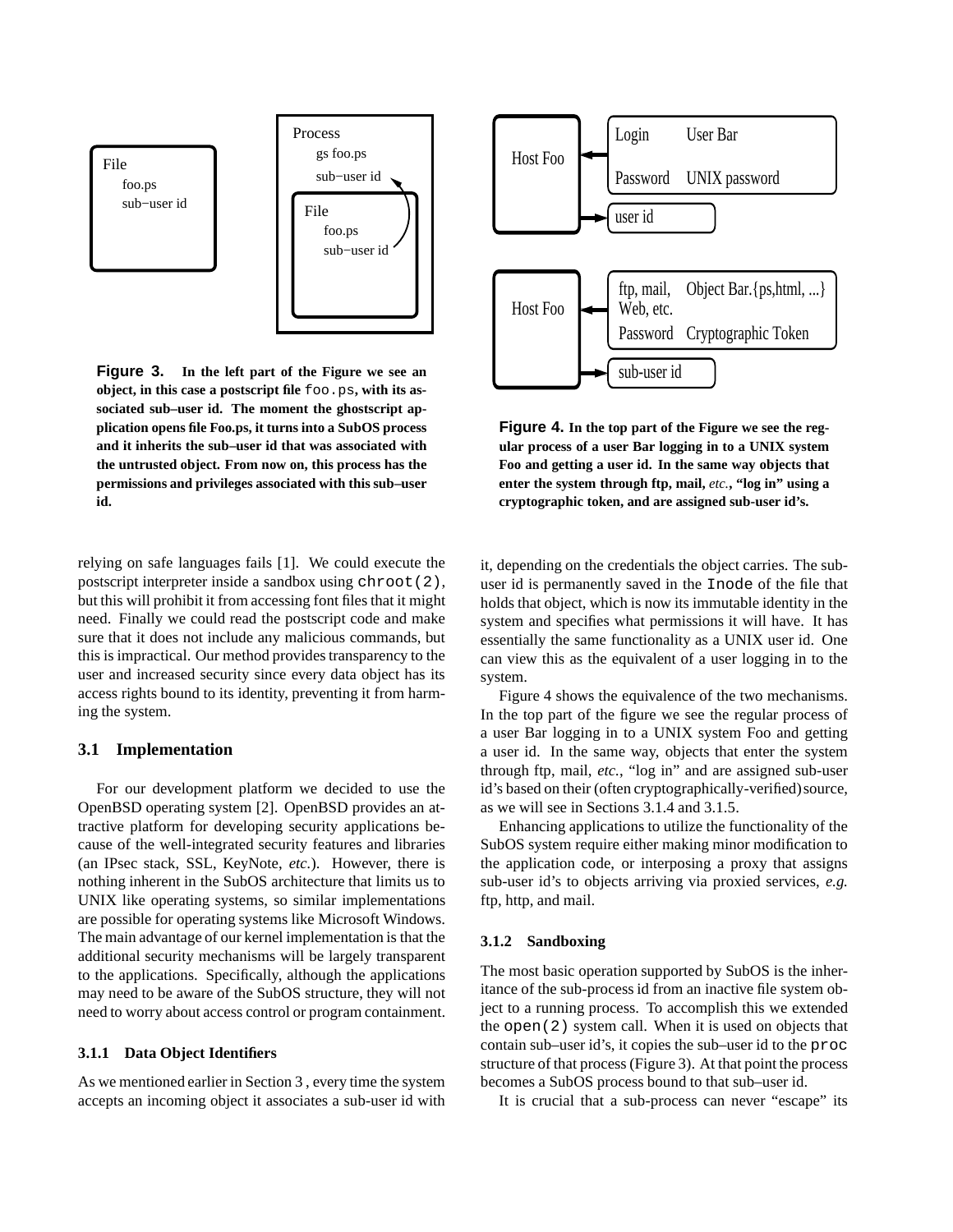sub-process status. To enforce this, whenever a subprocess forks and execs, the identity is inherited by the child process. To achieve this we extended the fork(2) and exec(2) system calls to have created processes inherit that status. Furthermore we modified the  $creat(2)$  system call, so that any files created by sub–processes have the sub–user id of the creator assigned in their Inode. Finally sub-processes are not allowed to execute setuid programs, to enforce this we block the setuid related (setuid(2), seteuid(2), setgid(2), setegid(2)) system calls in the kernel.

It is not clear that that is the right choice. However, UNIX has traditionally had trouble when setuid programs invoked other setuid programs. To give just one historical example, in the days when the mkdir $(2)$  call was implemented by executing a setuid—root program, subsystems that were themselves setuid had trouble creating directories.

#### **3.1.3 Resource Protection**

The SubOS mechanisms must protect the various resources of the users computer from viruses, Trojan Horses, worms, etc. In order to do so, it should monitor the creation of network connection, accesses to the file system, execution time of processes and allocation of physical memory, that might result from malicious code in untrusted objects.

By default a SubOS process is not allowed to create network connections. We accomplish this by filtering network related system calls. It is however possible to set up policies that will allow certain sub–processes to access the network by setting up the hosts they are allowed to connect to, the port, and the protocol to be used.

A practical implementation would require considerable attention to policies, including wild cards for port numbers, network masks for the host, etc. It might also be desirable to include certain known-safe local host/port combinations. For example, we may wish to permit open access to a local DNS proxy, for safe name resolution. On the other hand, wide-open access to a real name server might permit the controlled process to map local domains, which may be undesirable.

In order for the SubOS to restrict file system accesses we introduce the notion of a *view*. The view refers to the permissions a sub-process has to parts of the directory tree. Sub-processes don't use the permission bits that are normally used by processes (user, group, other). Rather, they have their own permissions that are defined in a configuration file, maintained by the user or administrator. This is very much like chroot(2) but more like pruning the directory tree of the file system than setting a new root.

The extended permission bits are added in lists in the inodes of the files specified in the configuration file. Every time the kernel identifies a file system access originating from a sub–process, it traverses the list in the corresponding inode in order to locate the permissions that apply to the sub-user id of that sub-process. It then uses those permission bits, instead of the normal bits set for user, group or other, to determine whether to allow the access or not. If there are no permissions set for that sub-process the request is denied by default.

Finally execution time as well as memory allocation should also be monitored. This way, malicious objects (such as Java applets that run under a Web browser) will not hamper the smooth operation of the system. Our current working prototype lacks the appropriate controls for this type of enforcement, we are however in the process of implementing the necessary controls for the next version of our system. There are a number of things that need to be considered. Most importantly access to the setpriority(2) or setrlimit(2) system calls should be restricted, prohibiting sub-processes from executing at a higher priority than the parent process and limiting the amount of system resources they can allocate. Additionally, there must be a bound to the number of times a sub-process is allowed to *fork* in order to prevent possible process pollution in the system. Finally we need to add a form of accounting to monitor the amount of resources all the spawned sub-processes consume.

#### **3.1.4 Sub-Users**

In order for a SubOS to be effective, different sub-user ids must be assigned to different protection domains. Just how this is done depends on the the application, on how the file arrived on the local system, and on any credentials it carries.

For emailed files, the sender's identity is used to select the sub-user id, naturally, such mail should be digitally signed. Mail from a previously-unknown user, or mail that cannot be assigned with enough confidence to a particular sender, receives a new sub-user id.

For Web browsers, finer-grained protection is desirable. Each site visited is assigned its own sub-user id, thus preventing one site from interfering with another's content. This could, for example, have prevented the "Frame Spoof" bug in Internet Explorer (MS98-020) [1].

#### **3.1.5 Accessing Multiple Objects**

So far we have assumed that sub-processes will operate on only one object at a time. However it is possible for a subprocess to open multiple objects, each with its own sub-user id. When a sub-process opens another object containing a sub-user id it also inherits that new id, and the new permissions would depend on a combination of the individual permission as dictated by the system policy.

This is easily accomplished in the case of CPU and memory allocation; the new sub-process will have the minimum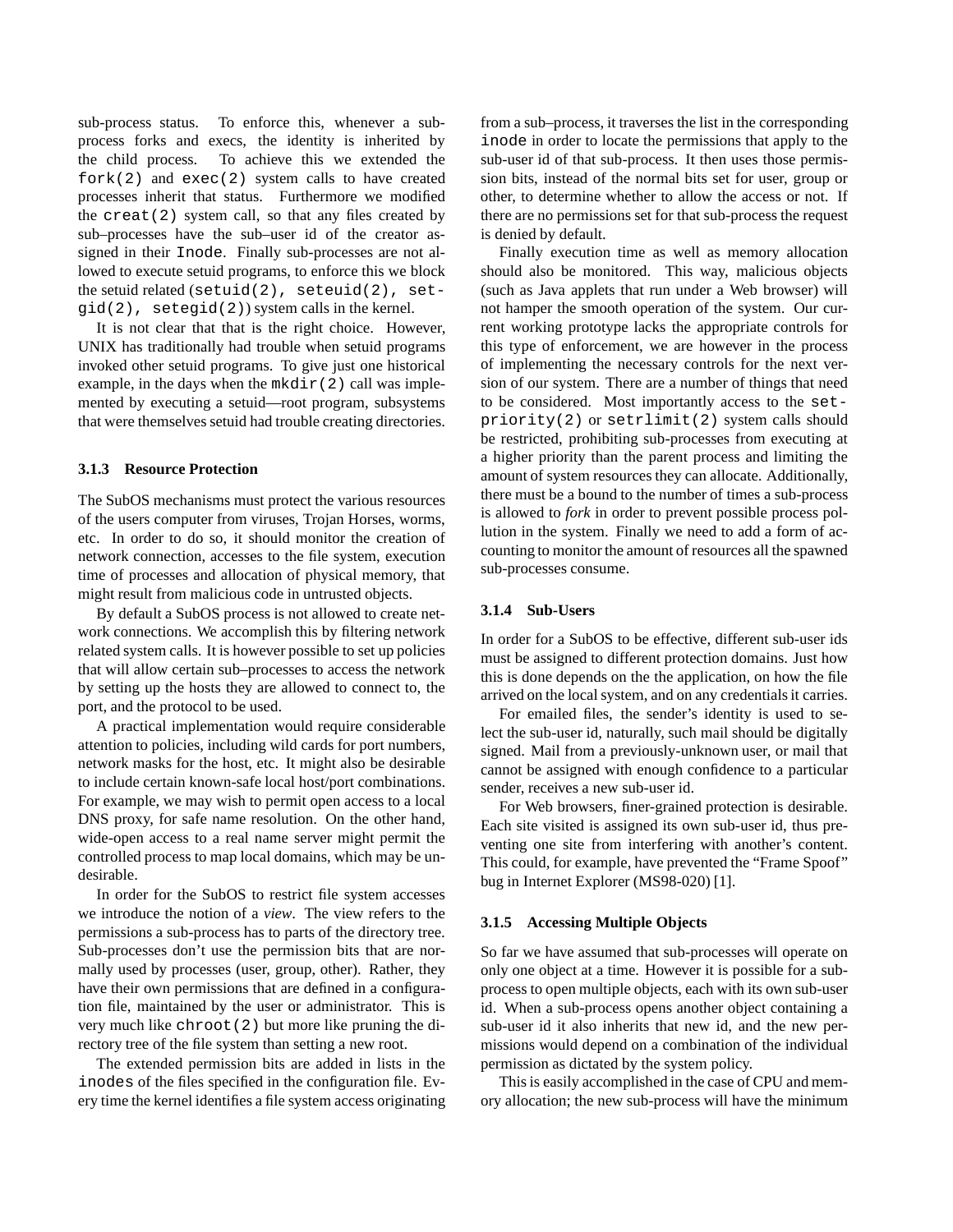of the two for allocated memory and CPU time. In the case of network and file system access, any request is denied unless it is allowed by the permissions of *all* inherited sub-user id's.

# **4 SubOS Applications**

To demonstrate the functionality of our SubOS enabled operating system we identified two applications that are most commonly targeted by hostile objects. Mailers and Web browsers are often attacked by a number of malicious attachments, and would therefore benefit from our security architecture.

# **4.1 A Secure Mailer**

To test the functionality of our current prototype we modified a mailer, mh(1), to take advantage of the SubOS architecture. To do this we extended  $mh(1)$  to implement a *login*–like mechanism. Depending on the source of the message—ideally, this should be cryptographically verified, though we have not yet implemented that portion mh(1) will attach a sub–user id to that file when it saves it. Mh(1) assigns sub–user id's using a file, similar to the UNIX /etc/passwd, that matches e–mail addresses to id's.

Any helper application that is invoked—often automatically—to process the message, will inherit the sub-user identity. If the message contains active, malicious code, its effects will be contained by the limited permissions assigned to that sub-user id, protecting the rest of the system.

# **4.2 A Secure Browser**

In our architecture we address the two security weaknesses of Web browsers:

- Helper applications running with the user's privileges.
- Web pages that carry active content that is interpreted by the browser.

To address the problems we will use the mechanism provided by the SubOS-capable operating system, as well as a modular Web browser architecture. The implementation is sketched here; a more complete description is in [16]. We divided the Web browser into three parts, according to its functionality. The first part is responsible for downloading objects over the network, the second is responsible for displaying the content, and the last is a set of helper applications/interpreters used to process the content of the downloaded objects. The design is presented in Figure 4.2



**Figure 5. The Web browser is comprised of three parts. The first part is responsible for downloading objects from the net and assigning sub-user id's to them. The second provides the user interface of the browser. Finally the third is a set of processes that interprets the active code that is carried by the incoming objects.**

#### **4.2.1 Secure Browser Components**

Every object that is downloaded by the browser log-in daemon is assigned a sub-user id, which is bound to some permissions, and is then stored in the file system, similarly to Section 4.1. Objects that carry certificates, such as pages downloaded from Web sites that use https, may be given more permissions than are unauthenticated objects. For example an authenticated object might get access to /home/foobar, network access and unlimited resources, whereas an unauthenticated object might only be granted access to /tmp with no access to the network and limited memory and cpu time allocation. The display process provides the user interface of the our Web browser. It can make requests to the log-in daemon to download files; it is also responsible for spawning interpreters to handle the incoming objects, and display HTML.

Any active code is executed within the context of the interpreters. They handle inline scripts like JavaScript, as well as other types of active code, such as Postscript and Perl. Since the objects they interpret are bound by their sub-user id, which was assigned to them when they first entered the system, they cannot cause any damage.

# **5 Related Work**

The area of operating system security is a field that has received a great deal of attention, and has been researched extensively. However, the ever-increasing demand and need for communication and openness has put new strains on operating systems. Communication environments like the Internet require us to solve a whole new set of problems that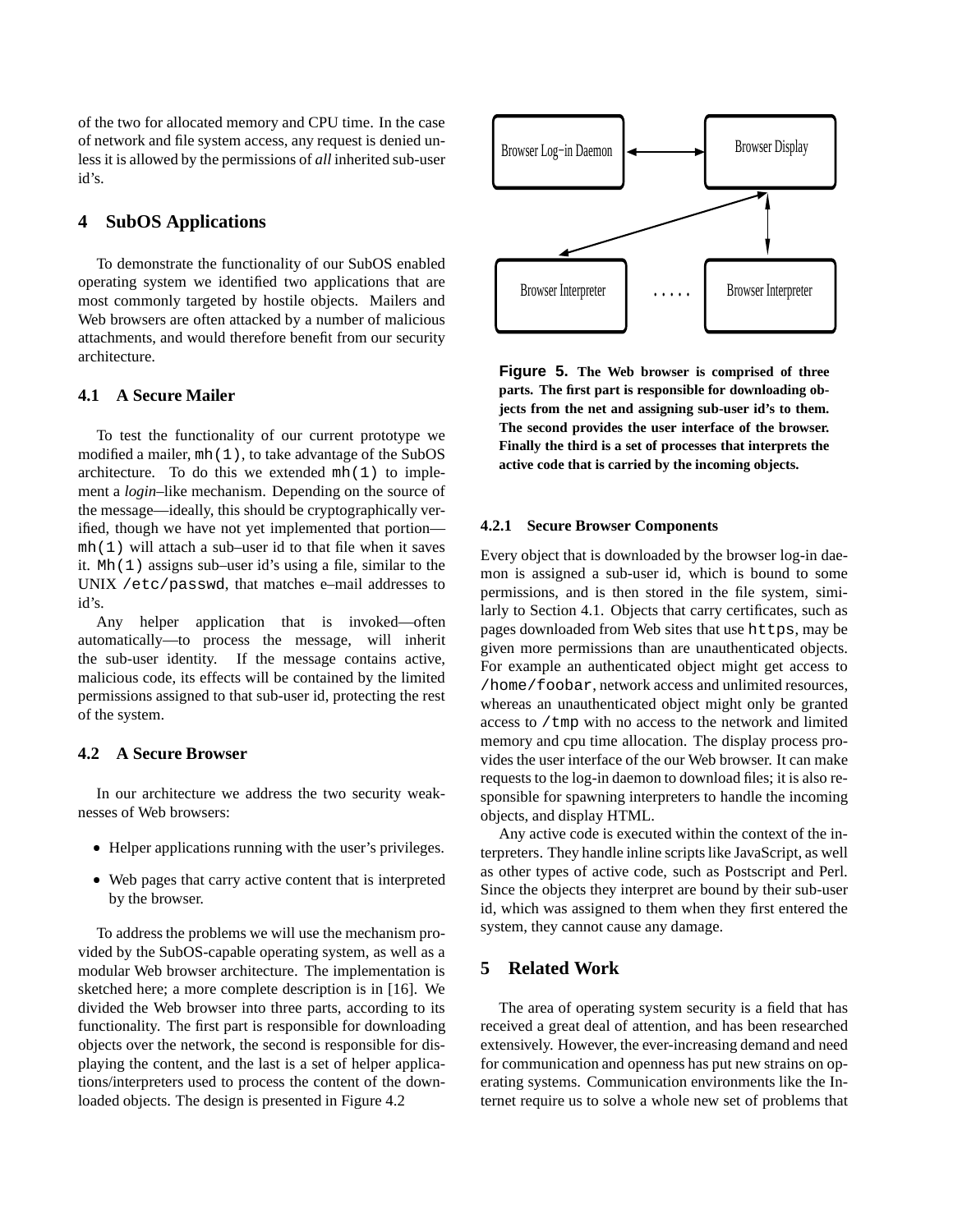researchers have just recently started to address. In this section we focus our attention to work that is directly related to ours.

There are several methods for intrusion prevention in operating systems, ranging from type-safe languages [20, 22, 30, 14, 13], fault isolation [28] and code verification [25], to operating system-specific permission mechanisms [21, 26], system call interposition [12, 4, 3, 5] and system call interception [6, 10, 11, 7, 29, 24].

Capabilities and access control lists are the most common mechanisms operating systems use for access control. Such mechanisms expand the UNIX security model and are implemented in several popular operating systems, such as Solaris and Windows NT [8, 9]. However they offer no protection for the user against programs owned by the user, which may contain errors, Trojan Horses, or viruses.

The Flask system [26] extends the idea of capabilities and access cotrol lists by the more generic notion of the *security policy*. The Flask micro kernel system relies on a security server for policy decisions and on an object server for enforcement. Every object in the system has an associated security identifier very similar to our notion of a sub-user id. Requests coming from objects are bound by the permissions associated with their security identifier. However Flask does not address the threat SubOS is trying to protect against, namely passive objects becoming active and then executing with the permissions of the running process. As a minor issue, we have demonstrated that our prototype can be easily implemented as part of a widely used, commodity operating system, as opposed to an experimental micro kernel.

The traditional Orange Book-style systems offer protection against violation of security levels by malicious programs. But there is no barrier to attacks on files at the current security level, nor to attacks at that security level over the network. For example, a Top Secret worm can would still be able to spread, though it would only be able to infect other Top Secret-rated systems.

Reeds and McIlroy's unique implementation of the Orange Book's security policies [23] bears a strong conceptual resemblance to the SubOS scheme. Rather than assigning a process or a file fixed access rights or labels, these "float" in response to the program's execution. A process that opens a file marked Top Secret acquires a Top Secret label; any files that it writes are also marked Top Secret. Permissions are thus data-driven, as in SubOS.

A different approach relies on the notion of call interposition. Systems like [12, 4, 3, 5] operate at user level and confine applications by filtering access to system calls. To accomplish this they rely on ptrace(2), the /proc file system, and special shared libraries. Another category of systems [6, 10, 11, 7, 29, 24], goes a step further. They intercept system calls inside the kernel, and use policy enginesto decide whether to permit the call or not. Oursystem differs in a major point. We view every object as a separate user, each with its own sub-user id and access rights to the system resources. This sub-user id is attached to every incoming object when it is accepted by the system, and stays with it throughout it's life, making it impossible for malicious objects to escape.

In [17] the authors identify the dangers of active content and the need to contain it. They authenticate incoming objects and grant them access rights. These access rights identify which interpreters are allowed to operate on the objects. Furthermore these interpreters are also "sanitized" so that they don't include any unsafe calls. Our system offers much finer access control, enforced by the operating system kernel.

The methods that we mentioned so far rely on the operating system to provide with some sort of mechanism to enforce security. There are, however, approaches that rely on safe languages, [20, 27, 19, 15] the most common example being Java [22, 13]. In Java applets, all accesses to unsafe operations must be approved by the security manager. The default restrictions prevent accesses to the disk and network connections to computers other than the server the applet was down-loaded from. Our system is not only restricted to a limited set of type safe languages. We can secure any process running on the system that has touched some untrusted object.

Code verification is another technique for ensuring security. This approach uses *proof-carrying code* [25] to demonstrate the secur ity properties of the object. This means that the object needs to carry with it a formal proof of its properties; this proof can be used by the system that accepts it to ensure that it is not malicious. Code verification is very limiting since it is hard to create such proofs. Furthermore, it does not scale well; imagine creating a formal proof for every Web page.

# **6 Conclusions**

We have designed and implemented an object-specific protection mechanism to contain untrusted data. We restrict the environment that such objects can operate in, and the resources they can access, by extending the UNIX security model to assign sub-user id's to them and then treating them like regular users. The implementation is part of the kernel of the operating system, since that is the only natural and secure place for security mechanisms to enforce policies. SubOS is a working prototype implemented as part of the OpenBSD operating system. Finally, we have shown how SubOS relates to other security mechanisms and how it strengthens operating system security.